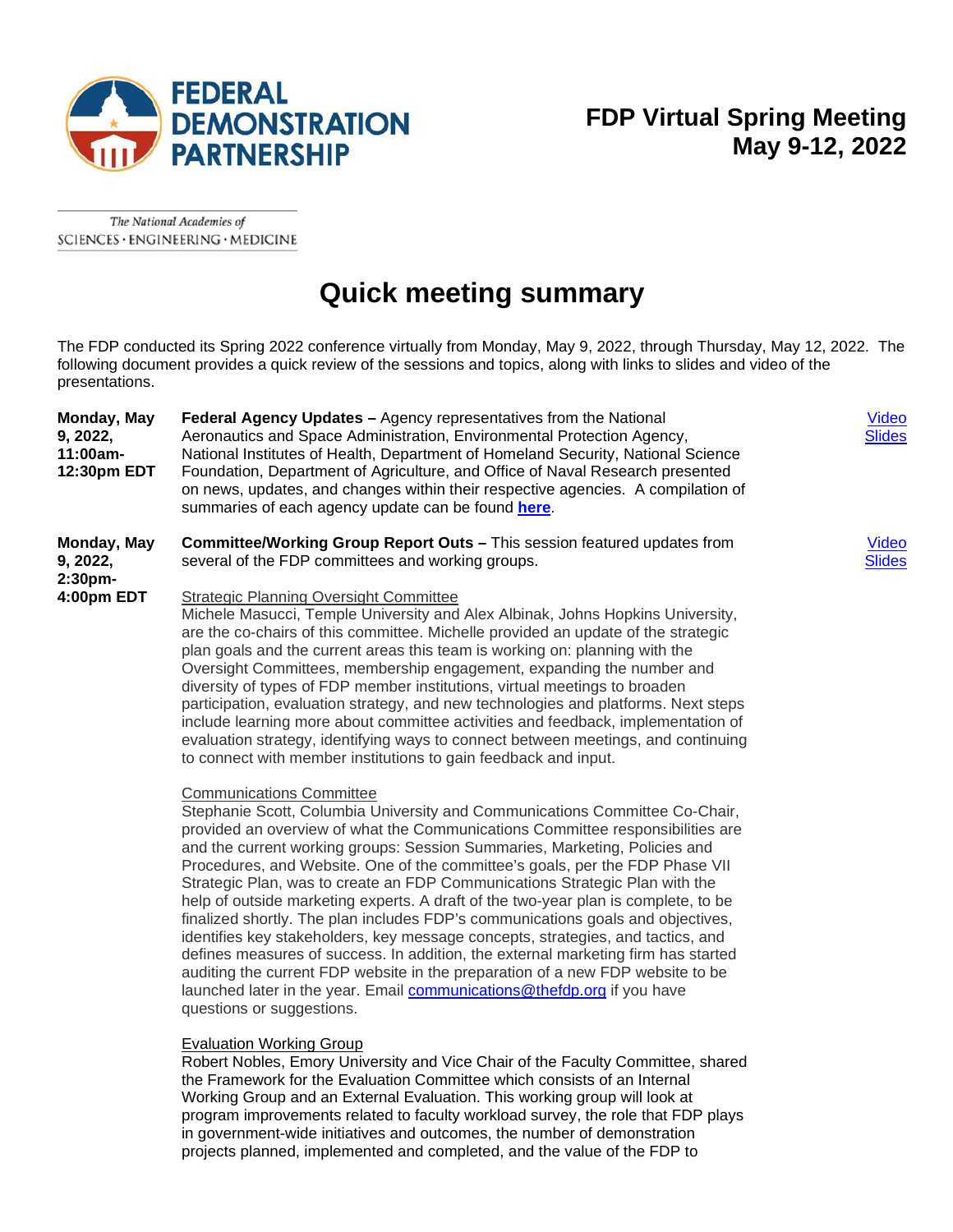members and others. The draft report was submitted to the FDP Executive Committee in November 2021 and is pending approval.

### Foreign Influence Working Group (FIWG)

Pamela Webb, University of Minnesota, and Jim Luther, Yale and the FDP, discussed the activities of the working group relating to NSPM-33 Implementation Guidance. They looked at the guidance document with five key areas in mind: 1) disclosure requirements and standardization, 2) digital persistent identifiers, 3) consequences for violation of disclosure requirements, 4) information sharing, and 5) research security programs. The guidance document summary can be found on the FDP website.

### Key Investigator Clearing House Working Group

Lori Schultz, University of Arizona, provided an overview of changes in technology relating to disclosure policies and the impact it has had. Two areas of focus included the integration of technology solutions across the full life cycle of the research enterprise and digital persistent identifiers (DPIs).

Matrix for Assessment of Risk and Transparency (MART) Working Group Amanda Humphrey and Robin Cyr, both of Northeastern University, are Co-Chairs of the MART Working Group. This working group has created a matrix to assist faculty on reporting activities along with a tool created in Qualtrics to walk through how the matrix works and how it assists with different aspects of reporting and disclosures.

#### **Monday, May 9, 2022, 4:30pm-5:30pm EDT The Great Resignation and Potential Impacts to the National Research Enterprise –** Michele Masucci of Temple University led this session along with four panelists, Lisa Nichols of the University of Pennsylvania, Rosemary Madnick of the Lundquist Institute for Biomedical Research Innovation, Vivian Holmes of the Massachusetts Institute of Technology, and Susan Sedwick with Attain

Partners and Interim Vice President for Center Business Operations at Seattle Children's Research Institute. The panelists shared information from different publications, such as the 2022 NCURA Magazine article that addressed challenges with retention and recruitment, understaffing, and loss of institutional knowledge, and the NCURA survey entitled "Impact and Future of Remote Work," that gathered input from a range of position levels, regional settings, and specialty areas, and how views on flexibility and telework breakdown across these demographic groups. Other topics discussed included post pandemic research administration and fully remote and hybrid workforces, and the article in the Harvard Business Review entitled "11 Trends that will Shape Work in 2022 and Beyond". The session concluded with a fruitful question and answer exchange, and members are encouraged to watch the full session video.

#### **Tuesday, May 10, 2022, SciENcv and meeting requirements of the NSPM-33/OSTP Guidance –** This session featured updates on SciENcv and how to promote SciENcv and ORCID.

**11:00am-**

**12:30pm EDT** Bart Trawick (National Library of Medicine, NCBI, NIH) provided information on how SciENcv, part of MyNCBI, helps investigators and agencies leverage existing data, reduce burden, and track impact to produce and store Biographical Sketches and Current and Pending Support/Other Support documents with a common data model to assist agencies with accessing data. Current participating agencies include NSF, NIH, and the Department of Education. In June 2022 all local [MyNCBI accounts will be retired,](https://ncbiinsights.ncbi.nlm.nih.gov/ncbi-login-retirement-faqs/) and a 3<sup>rd</sup> party login will be required (e.g., eRA Commons, ORCID, Login.gov, Google account); MyNCBI has a wizard to assist if you currently only have a MyNCBI local account. Planned improvements based on user feedback include the NIH Other Support form and a better user experience for data entry. How can you help? Watch for future surveys, workshops, and testing opportunities; reach out to SciENcv directly [\(info@ncbi.nlm.nih.gov\)](mailto:info@ncbi.nlm.nih.gov); and watch for FDP communications.

> David Saunders (IT program manager, NSF) provided data on usage of SciENcv for Biographical Sketches and Current & Pending Support forms included in NSF

## [Video](https://youtu.be/NXeWXA8lDu8) [Slides](https://thefdp.org/default/assets/File/FDP_Great%20Resignation-050922_v4.pdf)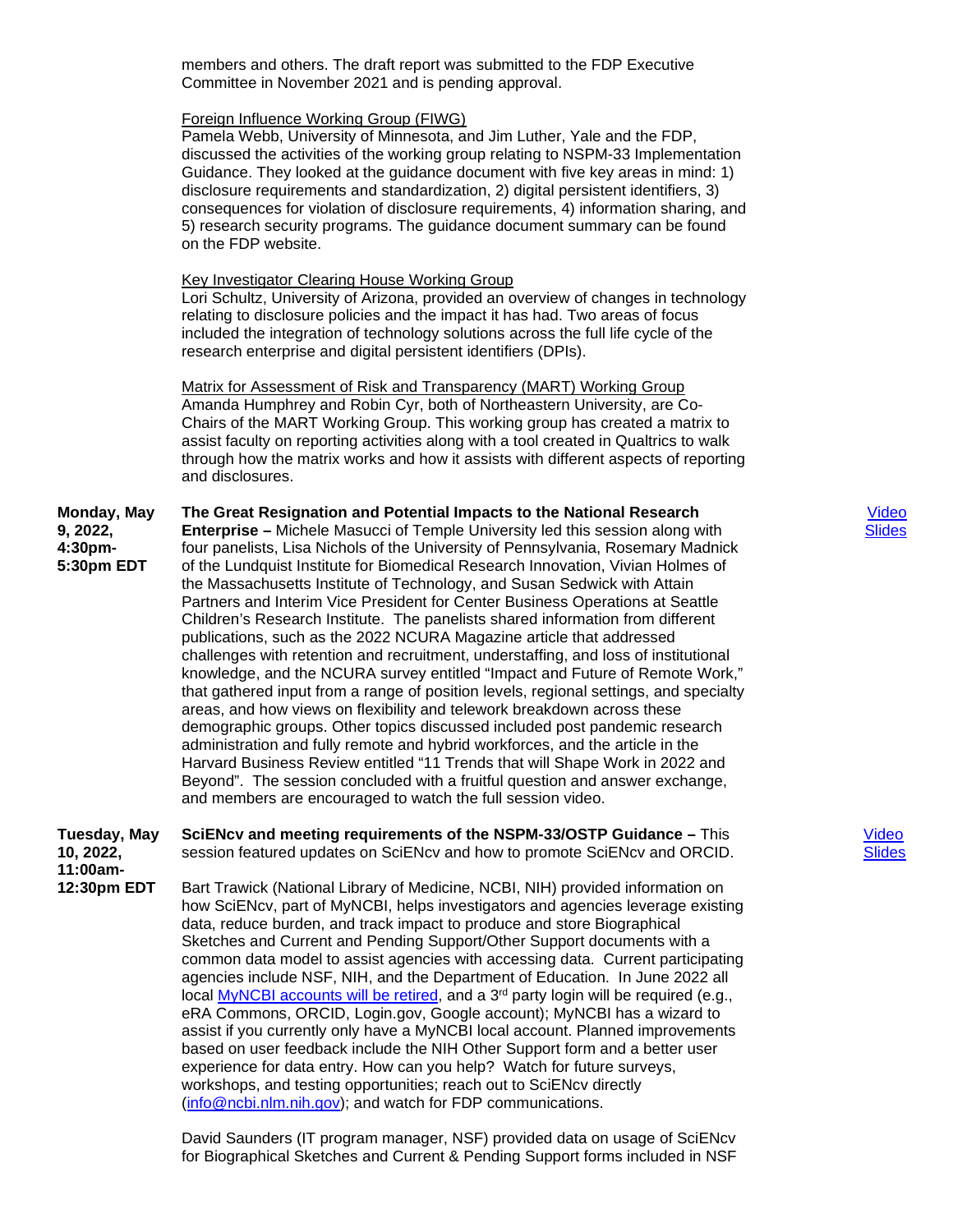proposals. How can you help? Encourage researchers to transition to SciENcv, as usage among NSF researchers has flattened and is not near full adoption.

Lori Schultz (Assistant Vice President of Research Intelligence, University of Arizona) provided best practices for FDP members to create a network of ORCID and SciENcv usage. These best practices include: supporting researchers in obtaining ORCID IDs and encouraging a publicly available ORCID profile; promoting and supporting use of SciENcv and participation in testing and providing feedback; and meeting with your libraries to understand their use of ORCID and investigating options for writing to ORCID records.

**Tuesday, May 10, 2022, 1:00pm-2:30pm EDT NAS Orientation with Greg Symmes –** This session offered an overview of the National Academies of Sciences, Engineering, and Medicine (NASEM) and discussed the relationship between the National Academies and the FDP. John Hildebrand, International Secretary at the National Academy of Sciences, presented a brief history of the Academy, including the makeup of its governing body and the structure of the three Academies. The three Academies operate independently of the government and cooperate fully in advising the nation through the NASEM. Greg Symmes, Chief Program Officer at NASEM, spoke more specifically about NASEM as a private, non-profit, non-partisan body that provides independent, trustworthy advice through its National Research Council (NRC), specifically with a role in facilitating solutions to complex challenges in our nation. He offered a number of examples of the various studies, workshops, roundtables, boards and standing committees led or convened by the National Academies. Q&A at the end of the session provided an opportunity for the presenters to comment on the synergies between the National Academies and the FDP and the opportunities to continue to grow this relationship as the National Academies implements its NRC Strategic Plan.

**Tuesday, May 10, 2022, Subawards Subcommittee –** [Expanded Clearinghouse \(EC\) Subcommittee:](https://thefdp.org/default/committees/research-administration/expanded-clearinghouse-subcommittee/expanded-clearinghouse-pilot-information-february-2016-june-2017/)

**2:30pm-4:00pm EDT** The session began with an overview of the EC's purpose and an update on the number of particpating institutions (304 EC profiles from 217 FDP members and 84 non-members as of May 18th). The EC is inviting the next cohort for non-FDP members (US-based institutions with single audits). If you are not a current EC participant you may request to be added to the [waitlist.](https://www.surveymonkey.com/r/DV7FF2S) Changes to the Audit Section of the EC are postponed pending the transition of the Federal Audit Clearinghouse to the GSA (and possible API opportunities) in October 2022. The sample [Letter of Intent/Subrecipient Comittment Form](https://thefdp.org/default/assets/File/FDP%20Expanded%20Clearinghouse%20Letter%20of%20Intent%20Sample%20(2022).pdf) was updated to add more project-specific fields based on survey feedback; Clearinghouse participants are encouraged to use or adapt their own versions to include the same fields in order to alleviate requests from pass-through entities to use their forms. The EC Subcommittee participated in the OMB Grants Innovation Exchange on May 19 to increase awareness among, and usage, by federal agencies and other institutions. Members were reminded to keep their EC profiles up-to-date in accordance with the [Profile Participation Agreement.](https://fdpclearinghouse.org/helpdocs/Profile_Participation_Agreement_May_2022.pdf) Email [echelp@thefdp.org](mailto:echelp@thefdp.org) for assistance with the system and [ExpClearinghouse@thefdp.org](mailto:ExpClearinghouse@thefdp.org) for general quesitons.

Subrecipient Monitoring Tool Working Group (SMTWG): This newly created working group presented on two initiatives, the Non-Single Audit Entity Profile (NSAP) and the Subrecipient Monitoring Tool (SMT). An NSAP pilot invitation will be sent to organizations that have already expressed interest to participate, and a call for nominations will be sent to the FDP Membership to nominate non-US organizations to be invited to this pilot. The pilot is expected to run from late May/early June through Fall 2022. An SMT survey is also planned for June, with updates to existing monitoring tools based on survey to be made in Summer. A report on both efforts is expected for January 2023.

Subawards Subcommittee: A summary was provided of the pending implementation of the new DOE FCOI policy (FAL 2022-02) and implications for the subaward agreemnt template. Survey results and specific comments regarding proposed amendments to Attachment 7 were reviewed, and resulting

 [Video](https://youtu.be/Ai2QGQkncPQ) [Slides](https://thefdp.org/default/assets/File/Symmes-Hildebrand%20to%20FDP%20May%2010%202022%20(1).pdf)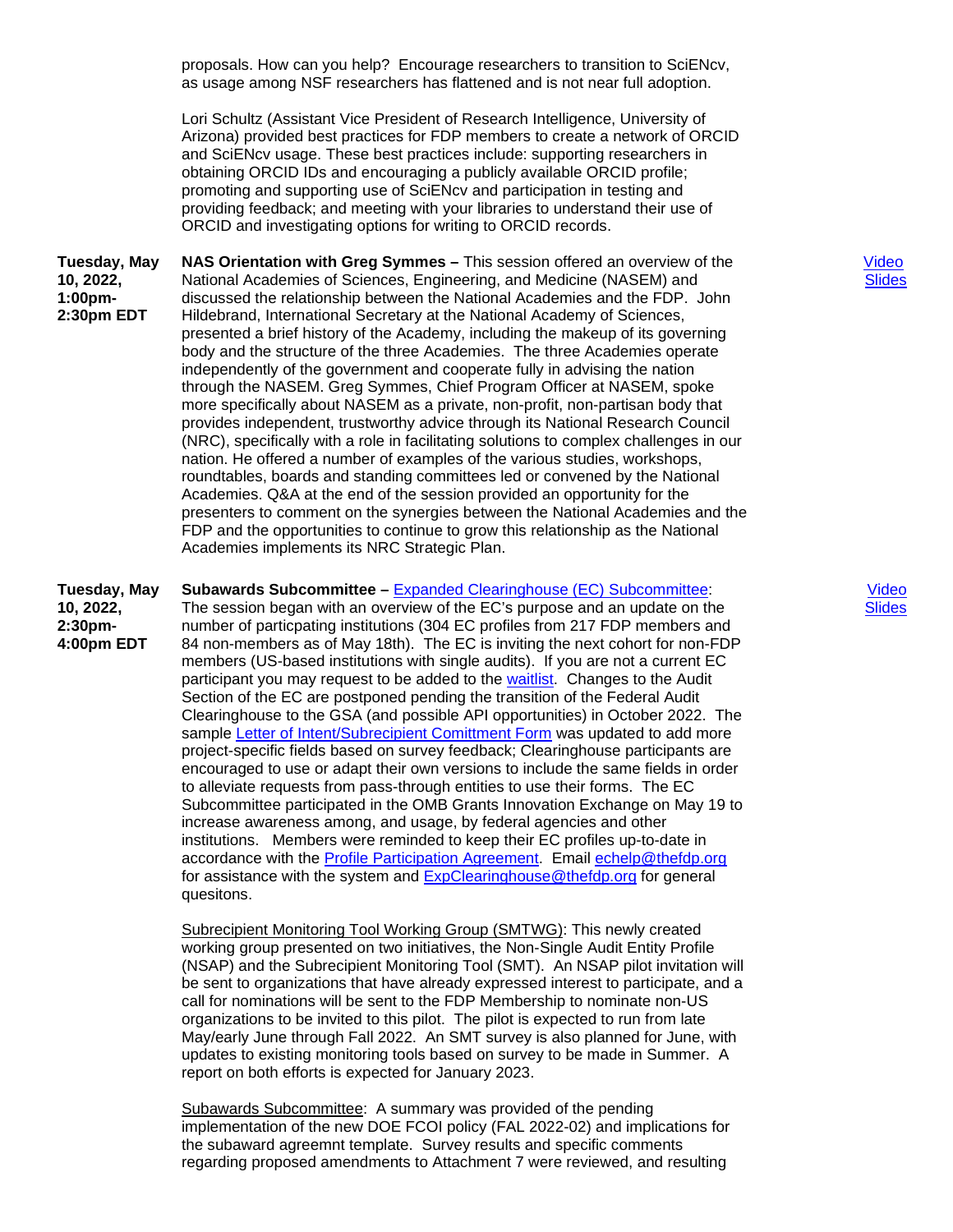updates were discussed. A "Technical Tips" document for the Adobe templates has been developed to be attached to the User Guide. A new question was added to the Guidance FAQs related to Parent UEI; more substantive edits will accompany the updated subaward template (anticipated for 2023). An Invoice Checklist Working Group is being planned in collaboration with the Finance, Audit, and Costing Committee to develop invoice review standards/guidance. FFATA Survey follow up activity was discussed, including data analysis and continued dialog with OMB on how FDP can support FFATA reporting. Lastly, the IACUC MOU has been approved by the Executive Committee, and will be posted with accompanying guidance soon. Thought Exchanges have been opened on two topics: FFRDC's and a faculty-oriented Subawards webinar; member participation is strongly encouraged, and responses are anonymous. Alice Reuther (Columbia University) was welcomed as a new Subawards Subcommittee Co-Chair, replacing Amanda Humphrey, who will continue her valued contributions with the FDP on the COI Committee. Participants were reminded not to change the FDP templates, and to send questions/ issues to [subawards@thefdp.org.](mailto:subawards@thefdp.org)

**Tuesday, May 10, 2022, 4:30pm-5:30pm EDT**

**Faculty Forum –** Faculty Committee Chair Michele Masucci (Temple University) and Vice-chair Robert Nobles (Emory University) facilitated this session, which began with brief committee updates. These included a report from the Infrastructure Committee, which has been focused on developing a timeline and process by which to engage members in committee leadership structures, benchmarking against other professional societies, and developing expectations for committees and working groups. The Evaluation Committee is currently considering how to engage an external evaluation team with Executive Committee and will soon be issuing an RFP for an evaluation center. This was followed by a discussion about how faculty can convey to their home institutions the value of participating in FDP, promote interactions with research administrators, and collect input from fellow faculty.

The group briefly broke out into three smaller forum discussion groups - NASEM-GUIRR-FDP Engagement, FDP Program Topics, and the Future of Work in Research - and then reconvened to summarize the breakout discussions. The NASEM-GUIRR-FDP Engagement group proposed that FDP could be the impetus for a study for NASEM; the FDP Program Topics group discussed how FDP could be more forward looking; and the Future of Work in Research group discussed concerns about limiting administrative burden and training and retaining staff and faculty in research.

The session concluded with a reminder to participate in the Thought Exchange for qualities in new FDP Executive Director, with potential applicants to be contacted this summer.

**Wednesday, May 11, 2022, 11:00am-12:30pm EDT Efforts to reduce burden associated with the care and use of laboratory animals and other Research Compliance Committee updates –** This session included updates from the Research Compliance Committee and from representatives from NIH OLAW and the USDA around several burden reducing initiatives associated with the 21<sup>st</sup> Century Cures Act. Highlights include harmonization of annual reporting cycles between the two agencies, removal of the requirement for research facilities to renew their USDA registration every 3 years, and guidance from NIH OLAW on a number of topics, including grant/contract to protocol congruence review and semiannual facility inspection flexibilities. The CUSP Project, which aims to create an online venue for institutions to share standard procedures used in animal protocols, is making good progress. User testing of the site is underway. The Universal Protocol Template working group, which is developing a user-friendly protocol template that is tailored to only include information required for IACUC review, is reconvening with the goal of finalizing the current draft and starting user testing this fall.

> Additionally, the newly rebranded Research Security subcommittee is seeking a co-chair and new volunteers. Please reach out to Melissa Korf if interested

[Video](https://youtu.be/QAFQj8JdMDU) [Slides](https://thefdp.org/default/assets/File/FDP_21CCA_and_RCC_Updates_May%202022.pdf)

[Video](https://youtu.be/aSzFatp2MwY)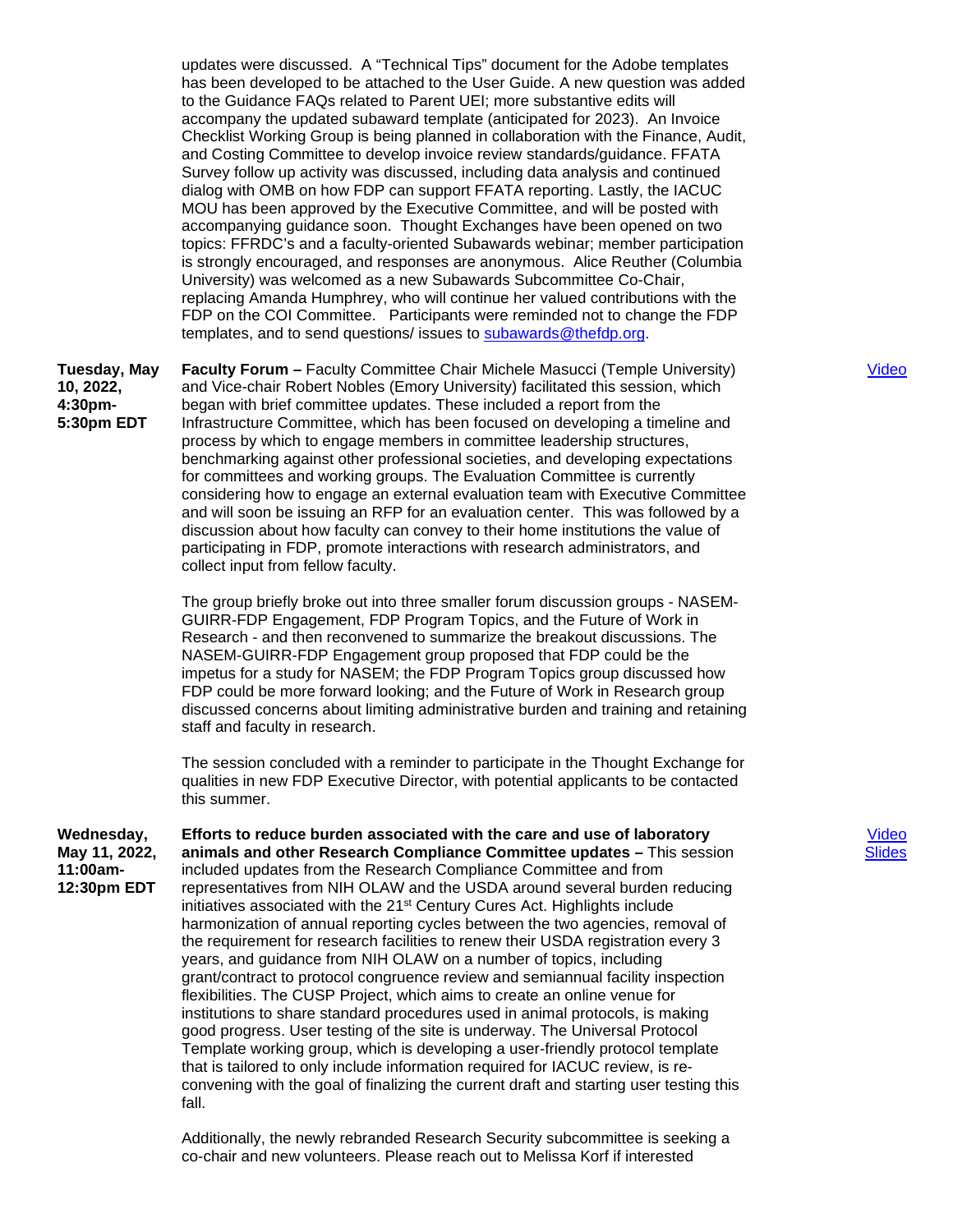[\(melissa\\_korf@hms.harvard.edu\)](mailto:melissa_korf@hms.harvard.edu). The IACUC MOU Working Group announced that they received final approval from the FDP Executive Committee on the MOU template and guidance that they developed, and will be able to share it with the FDP community for use soon. **Wednesday, May 11, 2022, 1:00pm-2:30pm EDT NSPM 33 –** This panel discussion was led by Jim Luther and Pamela Webb along with federal sponsor participants, Jean Feldman and Dr. Rebecca Keiser from NSF, Michelle Bulls from NIH, Jason Day from DoD, and Dr. John Binkley from DOE. The session provided an update on what has evolved with NSPM-33 federal agency implementation guidance. Each federal agency representative provided an update on the developments thus far and upcoming implementations. NSF and NIH continue to work together to harmonize their requirements and definitions as much as possible. The NSF 23-1 PAPPG Proposed Changes includes implementation of NSPM-33 disclosure requirements. NIH is also working to ensure that the Grants Policy Statement aligns with NSPM-33; they do not anticipate many changes to their actual policies. DoD and DOE are both monitoring NSF and NIH's progress and are developing their agency implementation. **Wednesday, May 11, 2022, 3:00pm-4:00pm EDT Research.gov Update –** Speaker: Stephanie Yee, Division of Information Systems, NSF Goodbye FastLane proposal preparation, hello Research.gov proposal preparation! As many are aware, the NSF is transitioning all preparation and submission functionality for new proposals from FastLane to Research.gov when the Proposal & Award Policies & Procedures Guide (PAPPG) (NSF 23-1) goes into effect in January 2023. [Important Note: [grants.gov](https://www.grants.gov/) remains in place to accept all NSF proposals.] As additional capabilities have been added, Research.gov is very near the point where it can support all of FastLane's proposal preparation and submission tasks. In this session, Stephanie Yee from NSF's Division of Information Systems provides an overview of the Research.gov Proposal Submission System, recent and remaining planned enhancements, and available training resources including an extensive proposal preparation demo site to help the research community make the transition. The in-depth demo provided in the session is very detailed and helpful including information on resources available. **Wednesday, May 11, 2022, 4:00pm-5:00pm EDT Finance, Auditing, and Costing Committee –** Judith Ryan (Harvard) provided an update on the costing solutions for the Data Sharing and Management Working group for NIH's January 2023 deadline [\(https://sharing.nih.gov\)](https://sharing.nih.gov/). Group goals include assembling a group with both costing and data management experience, modeling various costing solutions, and determining output of the working group (e.g., recommending a costing model, etc.). Christi Keene (UChicago) provided information on data sharing and management collaborations with Association of Research Libraries (ARL) and Council on Governmental Relations (COGR) with the goal of ensuring that our respective associations are not duplicate efforts. Other projects that the committee is working on include the Treasury Offset Program and LOC survey results. The group is prioritizing Data Sharing and Management, but please let Christi Keene or Michelle Bulls know about questions or areas of interest for this group. Michelle Bulls (NIH) provided updates, including that NIH recipients are no longer required to complete the FCTR and planned improvements to the FFR process. FFR updates moving the process office under OPERA, hiring more accountants to review FFR, clarifying reporting requirements for admin supplement/COVID support related to the parent award, and working with PMS on issues with reopening closed accounts, including those that have pooled account discrepancies. In NSPM-33 work, NIH and NSF are working to finalize forms/instructions to harmonize disclosure requirements, including incorporating

[Video](https://youtu.be/vVkCTJMfQB4) [Slides](https://thefdp.org/default/assets/File/FDP%20NSPM%2033%20Panel%20-%20Jean.pdf)

[Video](https://youtu.be/vKVpA9Eexjo) [Slides](https://thefdp.org/default/assets/File/Rgov%20Update_FDP_5-11-22_Final_v3.pdf)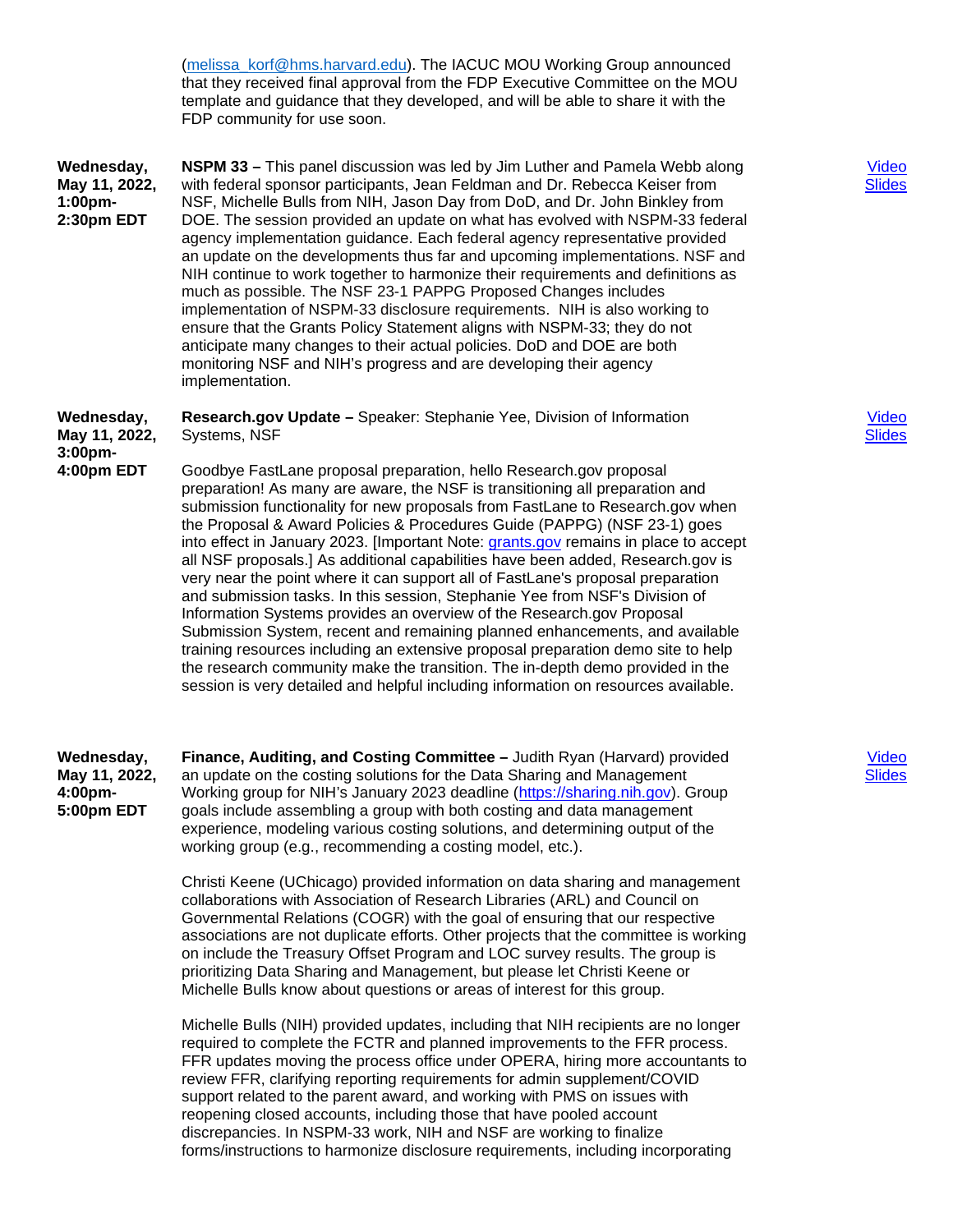ORCID for all forms and align NIH and NSF disclosure tables; they are anticipated to be completed this summer.

**Thursday, May 12, 2022, 11:00am-12:00pm EDT** **NSF OIG Discussion on Promising Practices for NSF Award Management –** Cindy Hope with Georgia Institute of Technology moderated the session with speakers Mark Bell and Ken Lish from the NSF Office of Inspector General. The speakers provided an update on the audit work at the NSF OIG since they last spoke to FDP five years ago, and provided an overview of the January 2022 issued report, ["Promising Practices for NSF Award Management,](https://oig.nsf.gov/sites/default/files/reports/2022-01/22-6-002-Promising-Practices-NSF-Award-ManagementRedacted.pdf)" as well as a background on the NSF OIG and federal OIGs in general. In the past five years, they have worked hard to coordinate better with the community and this report reflects those efforts. Though not a policy document, this report is meant to benefit the entire community rather than any single institution. NSF and NSF OIG have also been strengthening their inter-agency collaboration, ultimately reducing the risk that institutions receive mixed signals. The speakers presented the report's most commonly identified audit findings, suggestions for strengthening controls in those areas, and promising practices that were observed in the recipient community during the course of audits. Recipients can use these observations to evaluate their own award management environments which could result in cleaner audits and more efficient control environments. The speakers also discussed whistleblower protections. Overall, changing the way that OIGs work with agencies is a main goal of NSF OIG and a big part of the message they are trying to convey to the community.

**Thursday, May 12, 2022, 1:00pm-2:30pm EDT Plenary: Agency and Institutional Considerations to Build and Maintain Data Management and Sharing Infrastructure –** Federal agency representatives shared initiatives to support data sharing and management. Martin Halbert (NSF) summarized NSF's long-standing support of data management, including the implementation of the NSF Data Management Plan requirement starting in January 2011, the 2013 Holdren memorandum about "increasing access to the results of federally-funded research" and March 2015's [Public Access plan.](https://www.nsf.gov/publications/pub_summ.jsp?ods_key=nsf15052) He then summarized new developments in the field that have given rise to an ecosystem of interacting repositories which provide stabilization and interagency collaboration (e.g. Subcommittee on Open Science, White House Office of Science and Technology).

> Robert Hanisch (NIST) summarized NIST efforts [\(Public Data Repository](https://data.nist.gov/sdp/#/) and investment in laboratory information management systems). He also addressed the ["Research Data Framework",](https://doi.org/10.6028/NIST.SP.1500-18) a stakeholder-driven 6-phase model of the research data space. Work is ongoing to refine this model, so please contact him if you want to participate (slides have contact information).

> Ishwar Chandramouliswaran (NIH) from the NIH [Office of Data Science Strategy](https://datascience.nih.gov/) discussed the new NIH data management and sharing policy and shared the various efforts at NIH to position data resources for better sharing and establishing a modernized FAIR biomedical data ecosystem..

The sessions concluded with a discussion of balancing the investment in research versus in developing the data infrastructure; proactive focus on making the data accessible from the start of the work will yield an incremental cost increase. Through the session, all presenters circled back to the message that agency consensus and interagency coordination efforts must continue.

**Thursday, May 12, 2022, 3:00pm-4:00pm EDT Data Transfer and Use Agreement & Other updates –** This session was led by Diana Boeglin, The University of Chicago and Kris McNitt, The Pennsylvania State University who provided an overview of the progress made, current efforts and future efforts of the DTUA working group. Past accomplishments included: revision of the Data Stewardship website, and creation of new templates and samples (additional attachment 2s). They addressed that "templates" should not be changed, and if changed the FDP branding including name and logo must be removed. By contrast, "samples" are documents made available that can be changed. FAQs have also been updated, and they encouraged everyone to

[Video](https://youtu.be/VIZZCV1GhyA) [Slides](https://thefdp.org/default/assets/File/FDP%20Presentation%202022%20.pdf)

[Video](https://youtu.be/fdZPJCNX8HA) [NSF Slides](https://thefdp.org/default/assets/File/NSF-FDP-2022-05-12.pdf) [NIH Slides](https://thefdp.org/default/assets/File/FDP%20May%20Meeting%20Talk%20Chandramouliswaran.pdf) [NIST Slides](https://thefdp.org/default/assets/File/RDaF%20for%20FDP.pdf)